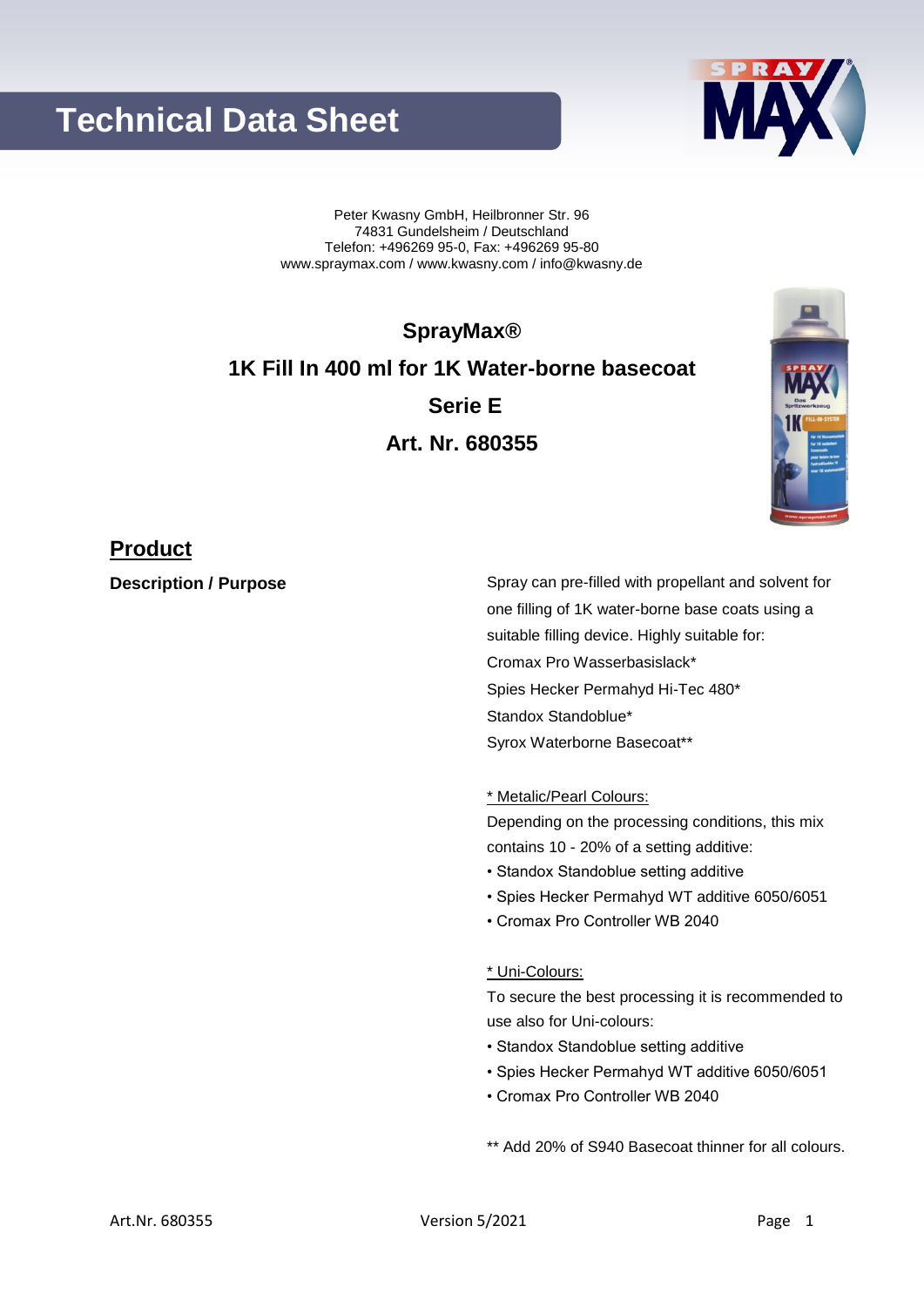

Filling with a filling unit: Slightly twist and remove the spray head and fill the can with 100 ml of undiluted paint without hardener additives using the specified filling unit. We recommend sieving the paint before filling into the filling cap or funnel. Please observe the instructions provided by the equipment manufacturer. Replace the spray head by twisting slightly after filling. Then tune the can upside down and spray 1 - 2 times briefly. This cleans the valve and the riser and guarantees the function. Replace the cap and note the colour code and filling quantity on the can if necessary.

Filling quantity: 100 ml

**VOC Value (EU)** 681 g/l

#### **Substrate**

Primed, filled areas and well preserved factory or old paint (cleaned and sanded).

The damaged area must be dry and free of grease and dust and all rust needs to be removed.

## **Processing**

**Spraying distance** 15 cm - 20 cm



**Protection measures** Wear personal protection equipment. (respiratory mask/gloves/goggles) For more information, see safety data sheet.

**Shake After filling, shake can thoroughly for at least**  $\widehat{=}$ 2 minutes from when the mixing balls are heard.



**Spray to test Spray to test** After shaking the can, test spray and check compatibility with the surface and the colour.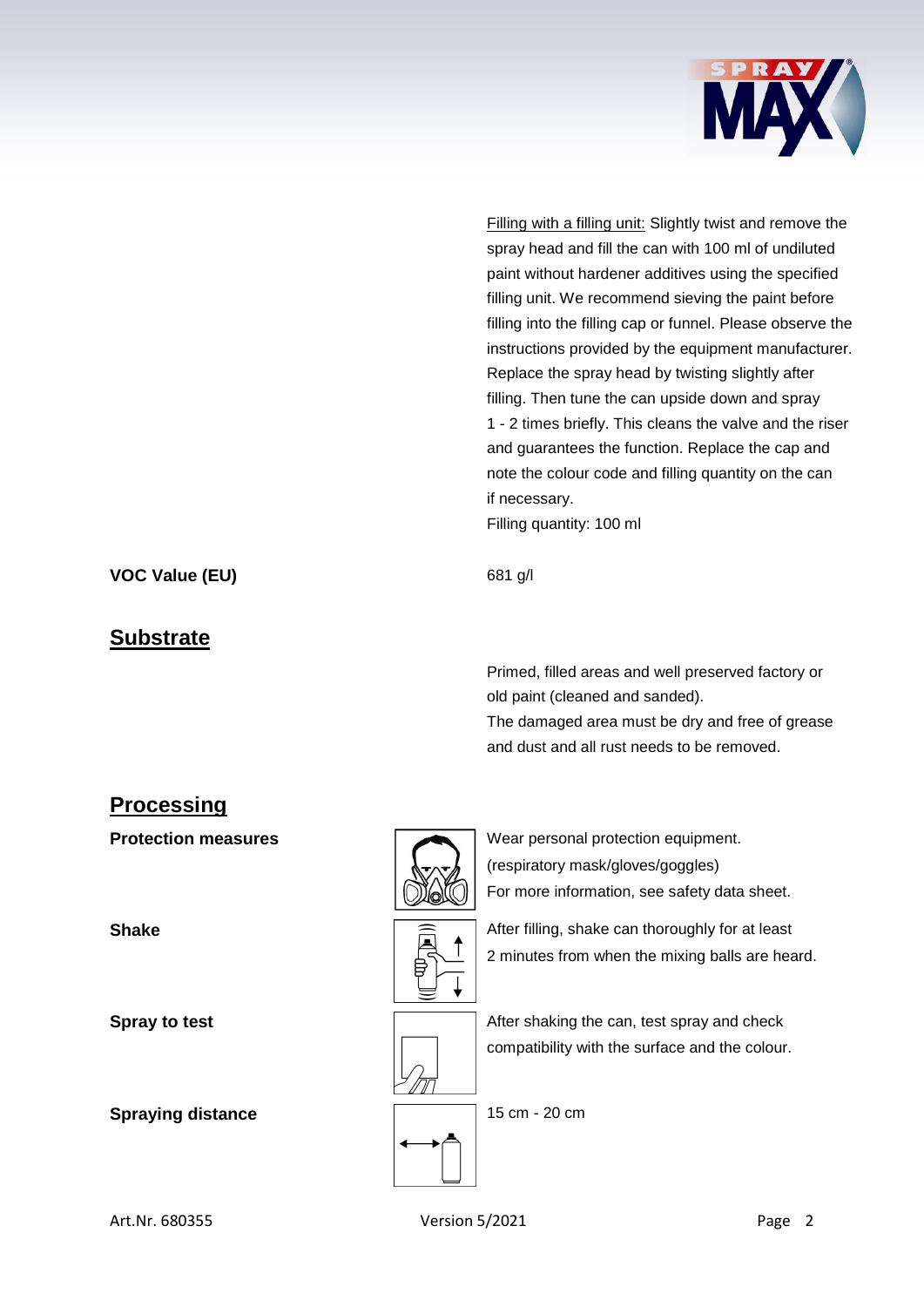



**Important Information** Not suitable for solvent-borne paints. The use of the can filled with paint depends heavily on the filled paint material. The information refers to processing base coats and serves as general recommendations. Caution:

> Do not allow the spray can to stay for longer periods without the spray head as otherwise it may be difficult to attach the spray head.